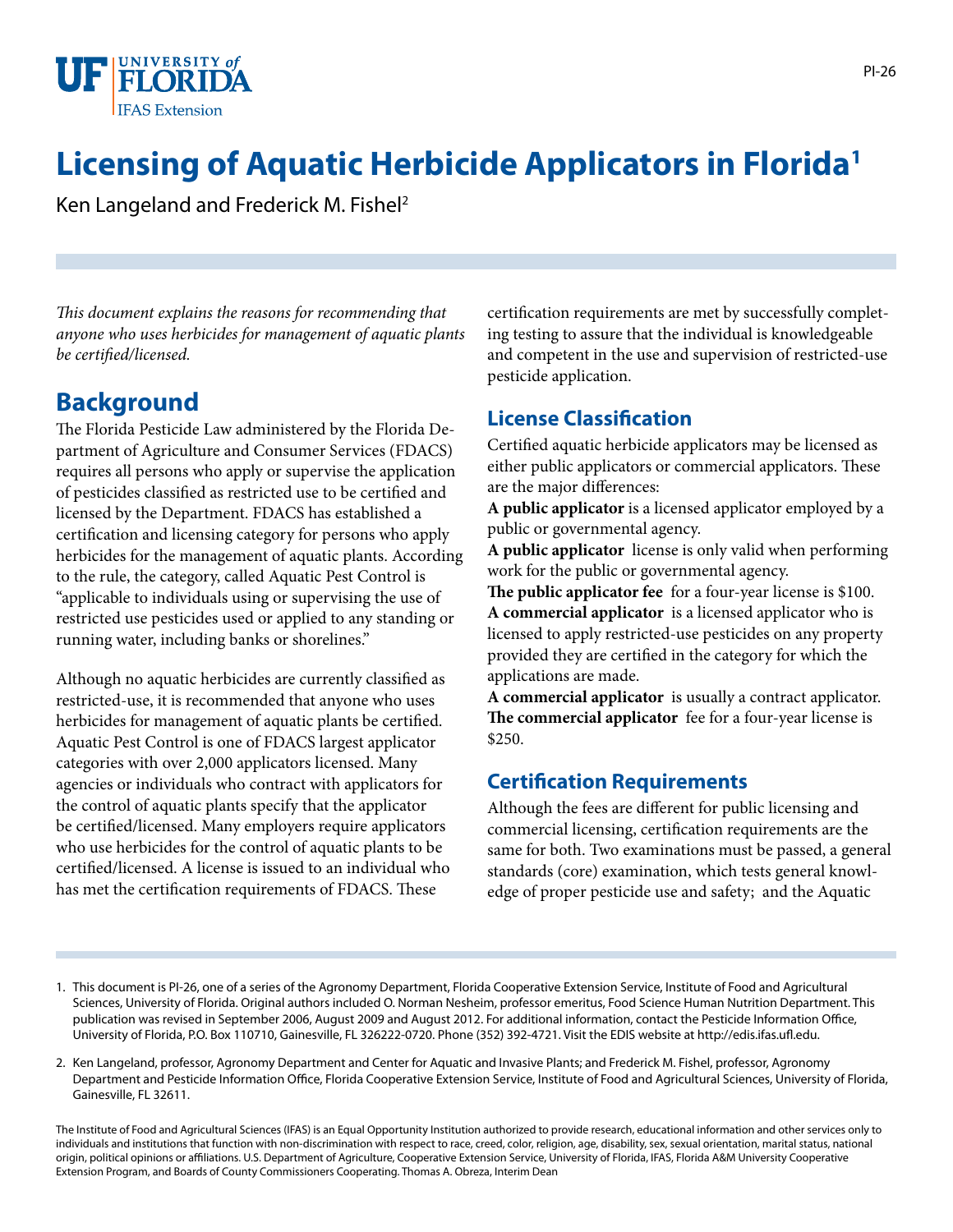Pest Control category examination, which tests specific knowledge of applying herbicides in aquatic environments.

A passing score on both examinations is required before the license can be issued.

#### **Examination Locations**

Examinations are administered at University of Florida, Institute of Food and Agricultural Sciences, County Cooperative Extension Offices. The general standards (Core) examination can be taken by appointment at any Extension office. The Aquatic Pest Control category examination is offered in most Florida counties.

If the Extension office in your county does not administer the exam, they should be able to help you locate the nearest county that does. If they cannot, contact one of the numbers provided at the end of this fact sheet.

The FDACS Certification and Licensing Office will notify you if you passed or failed the examination. If you passed, you will receive a license application. If you have failed, you will need to retake the examination.

#### **Preparing for Examinations**

Prior to taking examinations, the following training materials should be studied:

**General Standards (Core) Exam:** All questions are based on information contained in: Applying Pesticides Correctly - A Guide for Pesticide Applicators, IFAS Publication SM-1 ([Figure 1\)](FIGURE_1).

**Aquatic Pest Control Category Exam:** All questions are based on information contained in: Aquatic Pest Control Applicator Training Manual, IFAS Publication SM-3 ([Figure 2\)](FIGURE_2).

Information contained in SM-3--except plant identification information--is available on videotape:

"Aquatic Pest Control Applicator Training; Part I," IFAS Catalog No. VT-1068.

"Aquatic Pest Control Applicator Training; Part II," IFAS Catalog No. VT-1069.

"How to Determine Areas and Amount of Aquatic Herbicide to Use," IFAS Catalog No. VT-310. All publications and videotapes may be bought from:

IFAS Extension Bookstore University of Florida IFAS Building 440 Gainesville, FL 32611 Phone: (352)392-1764 Fax: (352)392-2628 Email: [mlha@ufl.edu](mailto:mlha@ufl.edu) Website: <http://www.ifasbooks.ufl.edu/merchant2/> Videotape programs may be borrowed--free--from:

Center for Aquatic Plants, Information Office University of Florida 7922 NW 71st Street Gainesville, FL 32611 Phone: (352)392-9613 Fax: (352)392-3462



Figure 1. SM-1: Applying Pesticides Correctly.



Figure 2. SM-3: Aquatic Pest Control Applicator Training Manual.